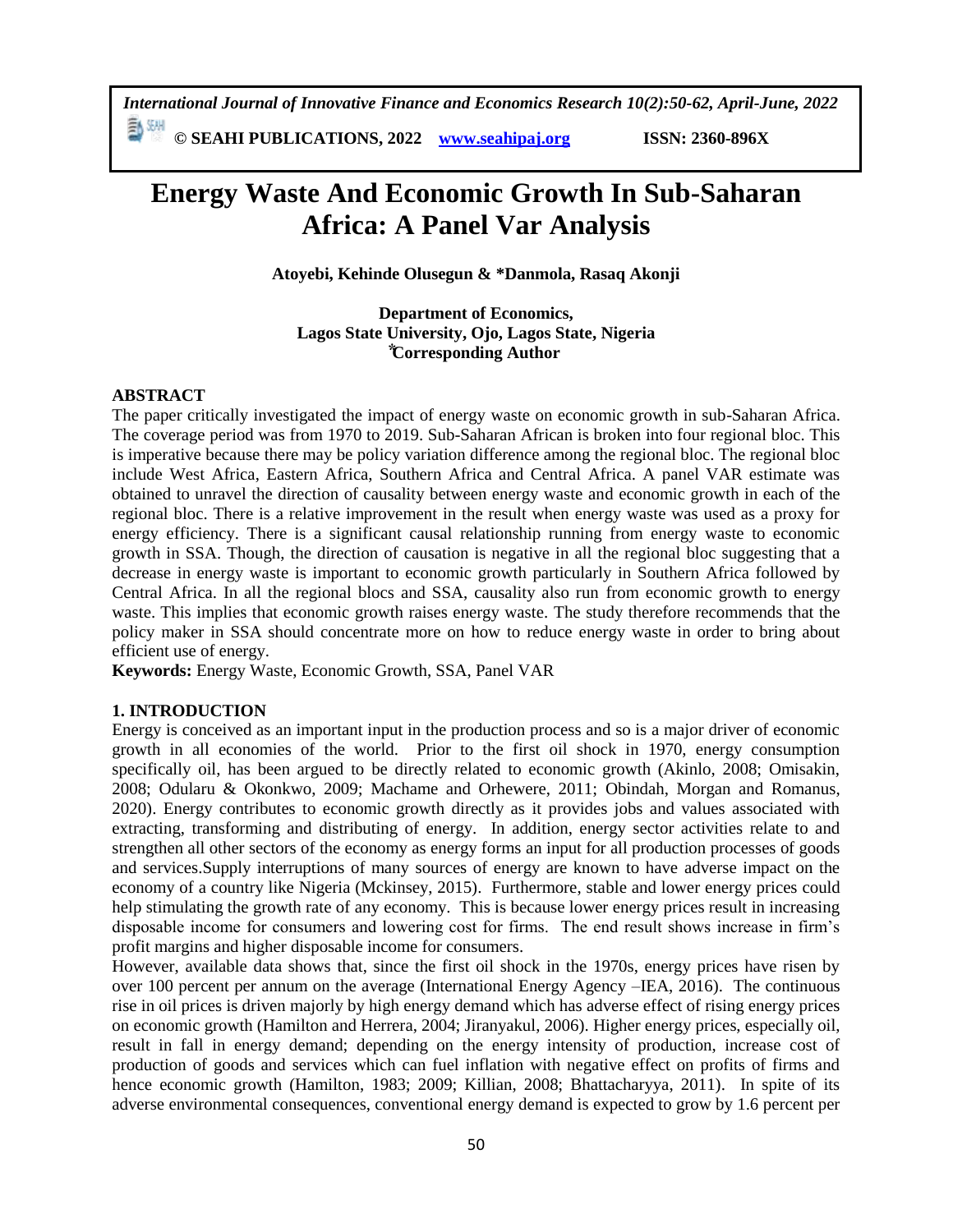year on average between 2006 and 2030 to an overall increase of 45 percent (International Energy Agency, 2008). No doubt this will put pressure on energy prices. Since energy is a vital input in the production process, governments and policy makers in developed and developing nations alike have paid significant attention to energy issues particularly the efficient utilization of energy since the first oil shock in the 1970s (Jiranyakul, 2006; Bhattacharyya, 2011).

Apart from the rising energy prices that may result from increased energy demand, the environmental concern of energy use, economic competiveness through improved industry profitability, improvement in livelihoods and the issue of energy supply security has further reignited keen interest among governments and policy makers in developed and developing nations including Africa on the need to produce more economic output with less energy input (Govindarajalu, Levine, Niemeyer, and Taylor and Ward, 2015). Available data shows that Global energy demand increased by 0.9% in 2019 i.e 120 million tones of oil equivalent (Mtoe), 40% percent is the rate of growth observed in 2018. But the global GDP growth declined from 3.6% in 2018 to 2.9% in 2019, curbing energy demand growth. The economic slowed down was witnessed in all most economies. In developed economies, economic growth declined sharply to 25% between 2018 and 2019. The capital situation in Africa is somewhat different. African energy demand has been driven by the growing needs of North Africa, Nigeria and South Africa. In 2018, primary energy demand was more than 830million tones of oil equivalent (Mtoe). North Africa share (40%), Nigeria (19%) and South Africa (16%) and they together accounted for almost 60% of this despite making up of 35% of the population. Average energy consumption of most African countries is well below the world average of around 2 tonnes in per capita terms. The per capita energy consumption in sub-Sahara Africa is as follows: South Africa has the highest per energy consumption of 2.3(Mtoe/capita) while Nigeria per capita energy consumption stood at 0.8 Mtoe/capita (Africa Energy Outlook, 2019). Most other sub-Saharan Africa have per capita energy consumption of around 0.4 Mtoe/capita. The rate of growth in energy demand in sub-Saharan Africa has slightly slowed in recent years and remains lower compared to GDP growth. Between 2000 and 2010, energy demand increased at an annual average rate of 3%, but this slowed to 2.5% from 2010 to 2018, with very marked variations. Fossil fuel represents almost 40% of all the overall energy mix in sub-Saharan Africa and which is more than half of the African energy mix, oil demand stands at almost four million barrels per day (mb/d) (African Energy Outlook, 2019).

In spite of the hike in energy prices, world economic growth has also increased by 4.12 per annum on the average with China, India and Middle East having the highest growth (World Development Indicator, 2019).Several factors including the movement away from energy-intensive industries towards the service sector and the efficient use of energy have explained economic growth globally and in these countries (Climate Institute, 2019).

Energy efficiency usually defined as ratio of energy consumption to Gross Domestic Product has declined significantly over the years (World Energy Commission, 2016) . The recent focus on energy efficiency is to ensure a clean environment and energy security. The efficient use of energy will mitigate the adverse effects of climate change. This is because energy efficiency has been acknowledged as the least cost to reduce the severe damage of climate change. Since energy efficiency encompasses energy saving and resources, it could also be seen as a tool to address poverty in most developing economies. The reason being that money saved from using less energy could be diverted to other productive uses in these economies. Available data indicates that global energy intensity (total energy consumption per unit of GDP) improved by 2.1% in 2019 i.e faster than its historical trend  $(-1.6%$  per year on average between 2000 and 2018 and -1.2% in 2018). However, this improvement remains far from the 3.5% per year decrease needed to achieve  $2^{0}C$  scenario (Climate institute, 2020).

Energy intensity levels and trends varies across world regions reflecting differences in economic structure and energy efficiency achievement (BP's Energy outlook, 2020). For instance, China's energy intensity reduction continued in 2019 (-2.8% close to its historical trend; in 2019, its energy intensity stood at 44% between its 2000 level, still 17% above the world average, (World Energy Commission, 2020).

Collins and Fortune (2014) argued that the efficient use of energy can contribute to steady and higher economic growth by reducing the amount of energy required per unit of output which will in turn lead to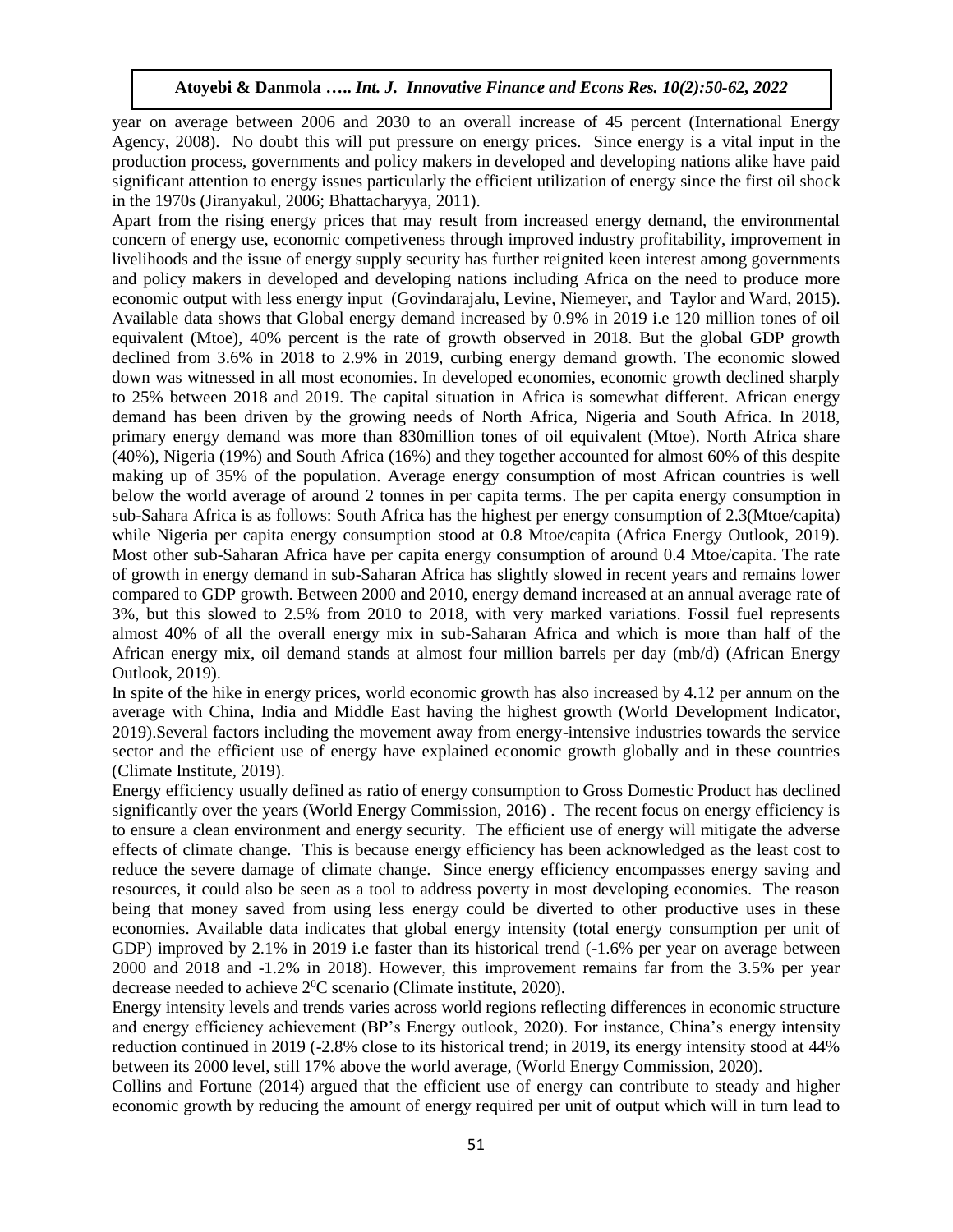a reduction in energy demand and, hence, prices. Also, given the rising energy costs and increasing taxation of emissions, including emissions from energy generated from fossil fuel, energy efficiency can provide industries and countries with a competitive advantage (Collins and Fortune, 2014). As real energy prices have been rising over the last decade and energy is a significant factor of production, more energy efficient industries and countries have a competitive cost advantage which will lead to job creation and hence reduction of poverty, (McKinsey, 2011). In addition, energy efficiency enables countries to alleviate the financial burden of oil import on their balance of trade, improve energy security and access as well as help household to save cost (World Energy Commission, 2013).

Despite the benefits of energy efficiency, there are numerous market barriers to energy efficiency. These barriers according to lEA (2010) include; lack of education, lack of access to financing, inappropriate pricing and regulation; misplaced incentives; misinformation; flaws in market structure and gold plating. Since energy efficient technologies are undertaken by private individuals, existence of market failures will imply some corrective actions are required, giving ground for government intervention (Bhattacharyya, 2011). In the case of energy efficiency, information related problem is an area where government intervention can be legitimate as private parties may not be interested in providing such a public good. Also in the presence of externalities, when prices do not reflect the correct cost to users, the consumption decision will be incorrect and governments can intervene to correct such externalities through pricing and regulation (McKinsey, 2011). Swisher and Jannuzzi (1997) suggest a number of government initiatives like information and labeling; standards and regulation, financial and fiscal mechanism. It is against this background that this study investigates how energy efficiency proxy by energy waste can serve as a driver of growth in sub-Saharan Africa.

# **2. LITERATURE REVIEW**

In a study conducted by Nicola Cantore, Massimiliano and Dirk Willemte Verde (2016) on the relationship between energy efficiency and economic growth for a large sample of manufacturing firms across 29 developing countries to determine the relationship between energy efficiency and economic growth. The results reveal, that a lower levels of energy intensity are associated with higher total factor productivity for the majority of these countries. The estimates also shows similar robustness at the macro levels as wells. However, the paper mainly consider the sectoral level visa vis manufacturing sector.

In another study conducted by Kenneth Gillingham, David Raspson and Gernot Wagner (2015) on energy efficiency and economic growth. This study discuss how some studies in the literature consider rebound effect that results from a costless exogenous increase in energy efficiency, whereas others examine the effects of a specific energy efficiency policy. This study presents a new way out about the size of energy efficiency rebound effect. It concludes that overall, the existing studies provides little support for the growth effect of energy efficiency. However, the paper failed to give quantitative estimate of this relationship.

In a study conducted by Obindah, Morgan and Romanus (2020) on the relationship between energy intensity and economic growth in selected West African countries over the period 1988 to 2013 given data availability. The study adopted a panel fully modified least squares and panel dynamic least square. Their results indicate a positive association between energy intensity and economic growth (GDP) and GDP and electricity on the other hand. The study found that energy conservation and efficiency are needed to decide investment for the West African Power Pool (WAPP) and that energy efficiency policies and measures are also important even in countries with low access thereby increasing productivity per unit of energy consumed. The study concentrated on measurement only rather than relationship between energy intensity and economic growth. It also failed to consider an alternative measure of energy efficiency.

Philip and Xiujian (2020) investigated how China was able to achieve medium term strong economic growth with desirable target for energy efficiency. The study covers the period 2017 to 2030. A large version of computable general equilibrium was used as a means of estimation. Their results indicate that without additional action the share of coal consumption in total energy consumption will be on the increase and that the renewable forms of energy will penetrate the energy market at a slow speed. The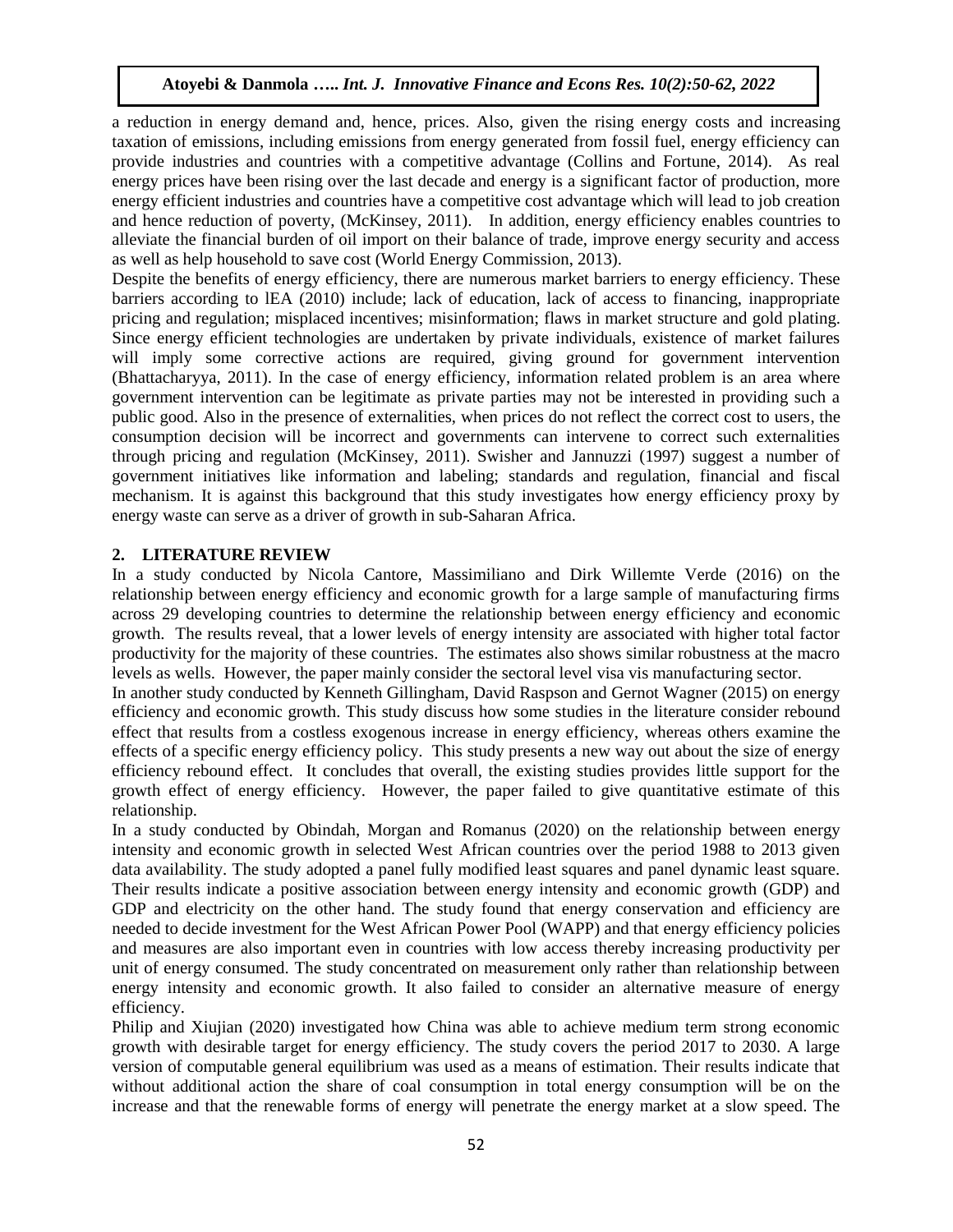study concluded that a well designed energy policy is needed by the Chinese economy to meet the challenges of strong economic growth.

Pan, Chen, Ying and Zhang (2020), analysed the trend of energy utilization efficiency from 1990 to 2013 with a focus on 35 European countries. Empirical result revealed that Labour correlate negatively with energy efficiency. The result also showed that price fluctuation will increase price of energy with a resultant effect of reducing the country's energy efficiency. The study also found that energy efficiency and economic development revealed a quadratic U-shaped relationship suggesting that a long term energy efficiency of the country will first decline and then rise during economic activities.

The study conducted by Katherine, Pauline, Enrique and Michelle (2020) on the need to enhance energy efficiency to increase affordability in residential lighting at Peru. The study used energy efficiency initiative to reduce expenditure by consumers for the same products or services. The initiatives include replacement of domestic appliance and equipment and the improvement of dwelling characteristics. The result of their study clarifies that the energy efficiency initiatives in developed economies varies from that of developing economies. The study observed that in developed countries, the initiatives design to improve energy efficiency will be successful if energy consumption is reduced. But in developing countries, the use of energy efficient technologies can lead to a higher consumption of energy which is a sign of affordability of energy services. The study focus only on measurement on energy efficiency. In another study conducted by Kwaku, Eric and Evelyn (2020) on the energy efficiency assessment of 46 African countries. The study made use of three different methods namely the slack based measure, bootstrapped truncated regression and two stage least squares. The results from their study indicate that African countries was on the average of 50 percent energy efficient during the study period and that based on sub-regional comparison other African sub-regions could adopt the energy efficiency policy of North Africa as a bench mark to improve energy efficiency. It was also discovered that economic development and technological progress have a significant positive effect on energy efficiency on African economies, while higher energy price lead to higher inefficiency. The study focus only on measurement.

Nelson, Amowine, Zhiquangma, Mingxing and Zhixiang (2020) conducted a study on measuring dynamic energy efficiency for 25 selected African countries from 2007-2014 using a slack based approach. Their results suggest that the 25 selected African countries are far away of being energy efficient. The study concluded that both adjustments and projections on the inputs, output should be considered to enhance energy efficiency. The study focus on measurement only.

You, Lin, Kwang, and Wee (2020) study on the linkage between energy efficiency and economic growth in Malaysia from 1971-2013. The study used an autoregressive distributed lagged model. Their results indicate that energy efficiency granger cause economic growth at the aggregate level, but not in each of the three main sectors namely primary, secondary and tertiary of the economy. The result concluded that the policy maker in Malaysian should design appropriate policies in each sector that would lead to robust growth in the economy. Again, the policy maker should also look for an alternative strategy to achieve a long-run economic growth in the economy. The study is flawed because is sectorial in nature.

Rabia, Akram, Fuzhong, Fahad, Zhiweiye, and Mohammad (2019) study on the heterogeneous effect of energy efficiency and renewable energy on economic growth in BRICS countries from 1990 to 2014.The study used panel quantile regression analysis. Their results reveal that the effect of energy efficiency on economic growth is significantly positive across all quantiles, but the effect is more pronounced at  $50<sup>th</sup>$ and 60<sup>th</sup> quantiles of economic growth in BRICS countries. It was also discovered that the heterogonous panel causality test result confirmed the existence of feedback hypothesis between energy efficiency and economic growth in the BRICS countries. The findings also confirmed the existence of bi-directional causal relationship between renewable energy consumption and economic growth and a uni-directional causality existence between energy efficiency and renewable energy consumption. The study concluded that there should be more prolific use of energy in order to stimulate economic growth in BRICS countries through improvement in energy efficiency and renewable energy. It ignored non renewable energy.

In a study conducted by Leiw and Lixure (2020) on the relationship between energy efficiency and energy consumption and its influencing factors in China. The study adopts HP filter analysis from 2002-2015.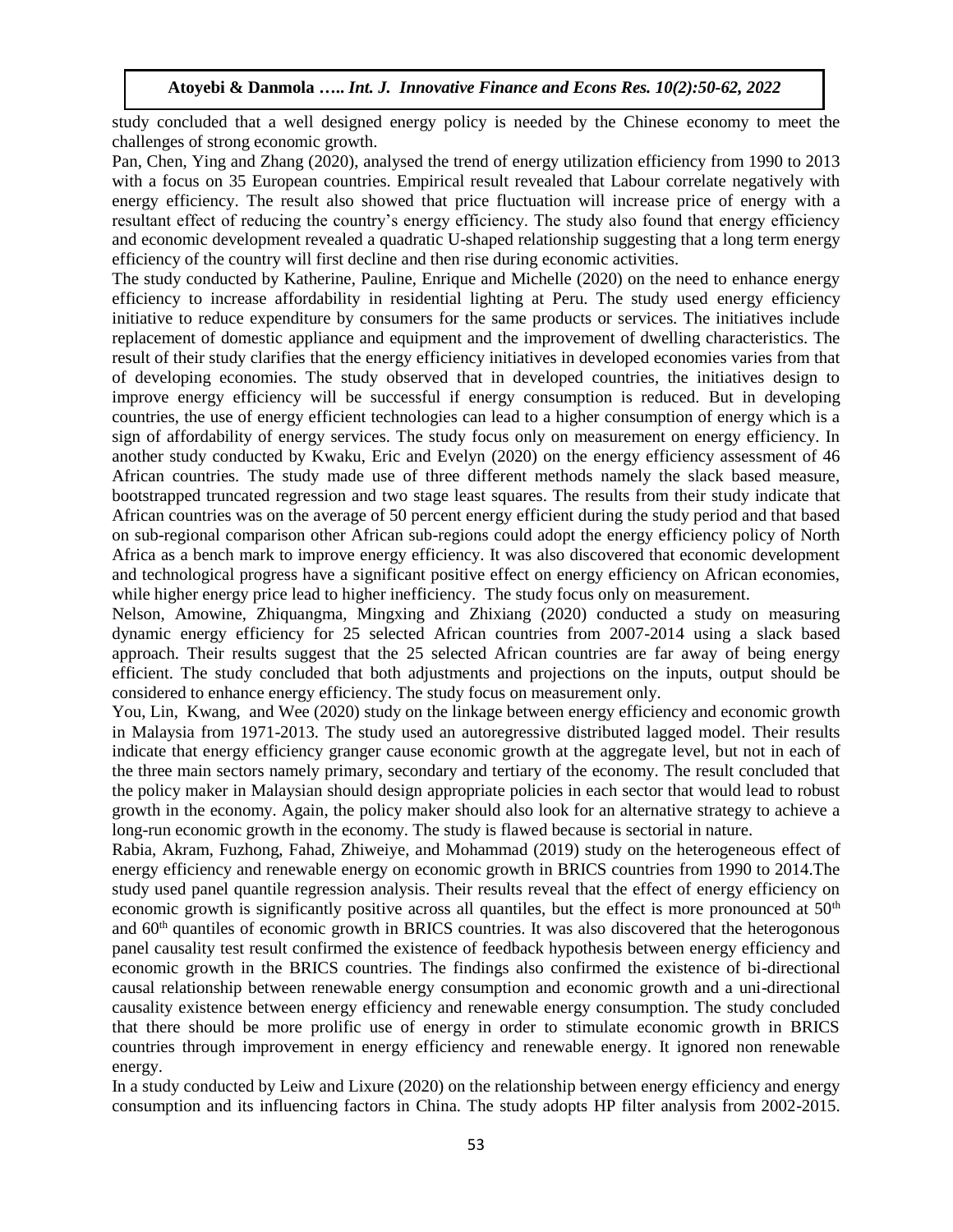Their findings revealed that China's energy efficiency and economic growth is non-linear and that before the reform and opening up, China's output energy efficiency changed greatly. The growth energy efficiency remains stable in the long-run. While in the short run output energy efficiency relationship was influenced by fluctuation factors. The study projected that in preparing policy objectives and means of energy efficiency the long-run and the short-run must be separated. And that from the angle of sector specific based analysis, the loss of energy efficiency must be attributed to a short-run fluctuation factors, thus ensuring a stable economy is conducive to improving energy efficiency. The study is country specific in nature.

Navdeep, Bhadbhade, Selin Yilmaz, Jibran, Wolfgang, Chhmmer and Martin (2020) study on the evolution of energy efficiency in Switzerland in the period 2000-2016. The study made use of ODYSSEE energy efficiency index. a physical energy efficiency was analysed i.e the contribution of technical progress to energy efficiency improvement. The result found out that Switzerland improved its physical energy efficiency by 1.4 percent per annum in the period 2000-2016 with household being the fastest and the industry being the slowest improving sector. The study concluded that Switzerland needed to increase their rate of energy efficiency improvement in order to meet 2050 targets of Swiss energy strategy 2050. This study is country specific.

In a study conducted by Nicola Cantore, Massimiliano and Willemte (2016) on the relationship between energy efficiency and economic growth for a large sample of manufacturing firms across 29 developing countries. The results revealed, that a lower levels of energy intensity are associated with higher total factor productivity for the majority of these countries. The estimates also shows similar robustness at the macro levels as wells. However, the paper mainly consider the sectoral level visa vis manufacturing sector. The study is sectorial in nature.

In another study conducted by Kenneth, David Raspson and Gernot Wagner (2015) on energy efficiency and economic growth. This study discusses how some studies in the literature consider rebound effect that results from a costless exogenous increase in energy efficiency, where as others examine the effects of a specific energy efficiency policy. This study presents a new way out about the size of energy efficiency rebound effect. It concludes that overall, the existing studies provides little support for the growth effect of energy efficiency. However, the paper failed to give quantitative estimate of this relationship. It is theoretical in nature.

Studies by Sergey Balitskiy, YuriyBilan, Wadim and Dalia Streimikiere (2016) on energy efficiency and economic growth in European countries from 1997 to 2011 that covers 26 EU member states represented by countries of the Euro zone. The study built a test of multivariate model originating from the neoclassical model that is augmented to include gross fixed capital formation and total labour as explanatory variables. The study used panel cointegration test and error correction model to determine whether there exists a long-term causality between economic growth and Natural gas consumption in the EU. Their result show positive association between natural gas consumption and economic growth in the EU member states. Their findings suggest a framework targeting and increasing energy intensity and efficiency. It is mainly on measurement rather than relationship.

Study conducted by Erik *et al.*(2016) on the strategic role of energy efficiency and its effectiveness in reducing climate change. The paper argued the need to move closer to the "systemicity" of the problems in the efficiency and replacement formula. They concluded that there is a need for better thinking, but also for a new primary instrument to drastically reduce energy demand and fossil fuel use. And that attention should be shifted from gains in energy efficiency to substantial year over year reduction in energy demand. Also Avik and Madhya (2015) examined the relationship between energy efficiency and economic growth in India. The study considers a reduction in energy waste as a proxy for energy efficiency and analyzed its interplay with economic growth for 1971-2010. They used vector error correction model. Their result reveal that a unidirectional causality exists from economic growth to energy waste, and this causal association is both in the short run and long run. They also observed that energy waste is negatively related with economic growth along the energy efficiency frontier. Study conducted by Hubin et al (2016) on the influential factors of energy efficiency in China in 29 provincial administrative regions in China during 1997-2011. The study applied spatial panel models to explore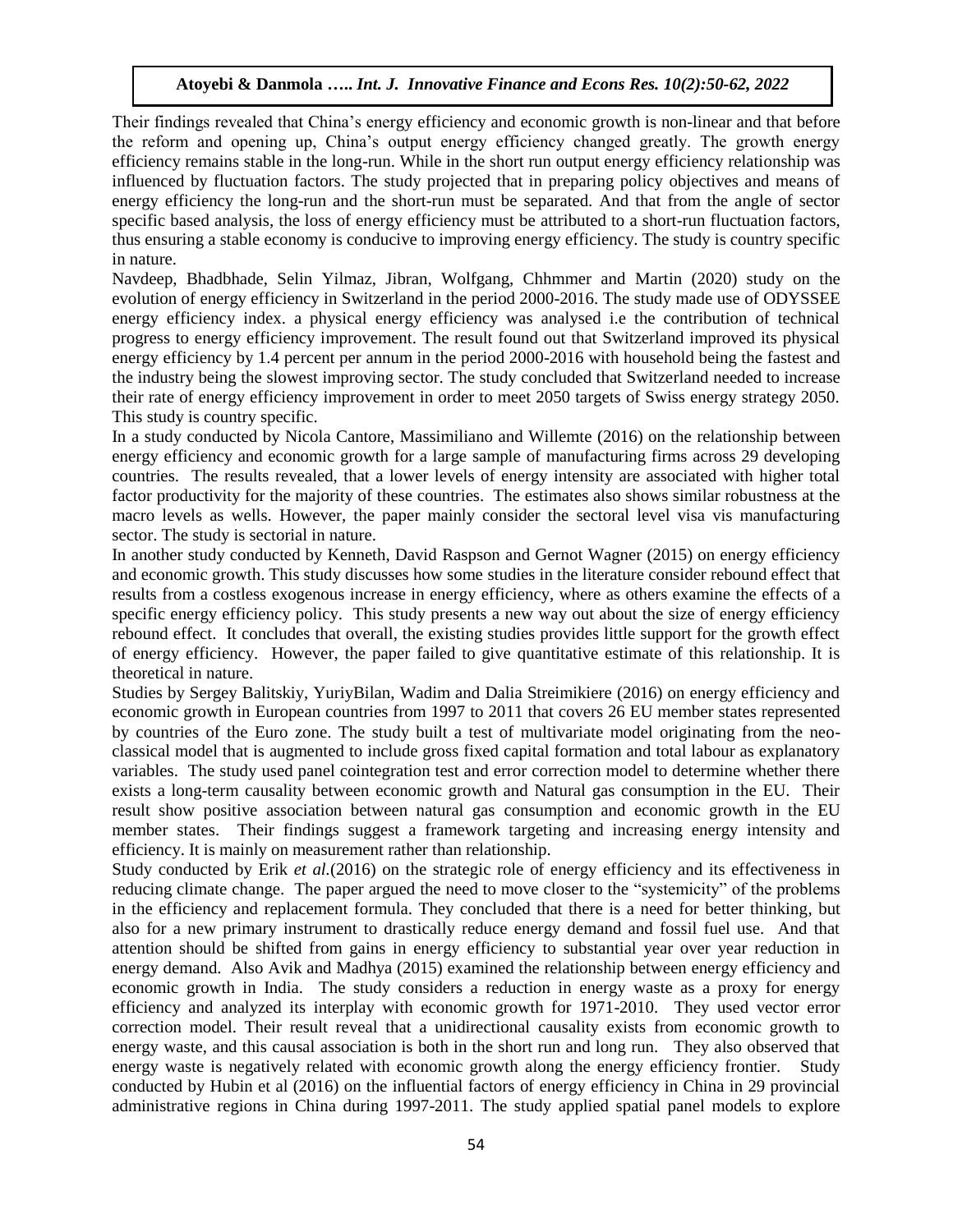regional clustering. The results show that China experienced a continuous increase in energy efficiency during the sample period. In addition, they found evidence of the diffusion of energy efficiency improvements.

John and Laitner (2014) conducted an empirical studies on the link between energy efficiency and economic growth for improving the robustness of the U.S. Economy. The paper builds on a new set of data and insights of U.S data of 2010. The study noted that in 2010, U.S economy wastes 86% of the energy used in the production and distribution of goods and services. This level of energy inefficiency imposed an array of cost that hinders the robustness of American Economy. However, this study failed to discuss the relationship that exist between energy efficiency and economic growth during the period of the study.

Study conducted by Juan (2016) on the evaluation of research in the field on energy efficiency using publications data bases. The paper studied the problem of energy efficiency by using scientometric analysis to examine the trends and patterns that allow the identification of the main variables and study approximation related with a further development of models to integrate energy efficiency into policy making for small communities. The study is flawed because it is theoretical in nature.

Study conducted by Nicholas *et al* (2015) on the energy efficiency of selected OECD countries. The study analyzed the energy efficiency of selected OECD countries by using slack based method with undesirable outputs with two stage approach to assess the relative efficiency of OECD countries using the most frequent indicators adopted by the literature on energy efficiency. The result revealed different impacts of contextual variables such as economic blocs and capital-labour ratio on energy efficiency levels.

Otsuka (2017) study on the relationship between energy efficiency and economic growth in Japan, the study examined the impacts of agglomeration economies on energy efficiency on Japanese manufacturing industries. The data set (Panel data) from Japanese energy consumption prefecture statistics was used. The study came out with three empirical findings namely agglomeration economies serves as a driving force for productivity growth, have improved energy efficiency, second, productivity growth have improved energy efficiency of Japanese manufacturing industries and finally, agglomeration economies that is based on localization which occur for many medium sized cities. The study is flawed because it is sectorial in nature of which policy emanated from findings cannot be applicable to national level. The study is country specific and sectorial in nature.

# **RESEARCH METHODS**

The coverage period was from 1970 to 2019. Sub-Saharan African is broken into four regional bloc. This is imperative because there may be policy variation difference among the regional bloc. The regional bloc include West Africa, Eastern Africa, Southern Africa and Central Africa. A panel VAR estimate was obtained to unravel the direction of causality between energy waste and economic growth in each of the regional bloc.

#### **DATA ANALYSIS AND INTERPRETATION OF RESULT Test for Unit root**

This test is conducted to ensure that panel data used is stationary. This is because regression results conducted, where the series is not stationary may be spurious because the estimated parameters would be inconsistent. The researcher therefore, conducted the Unit Root test using Levin Lin and Chu test.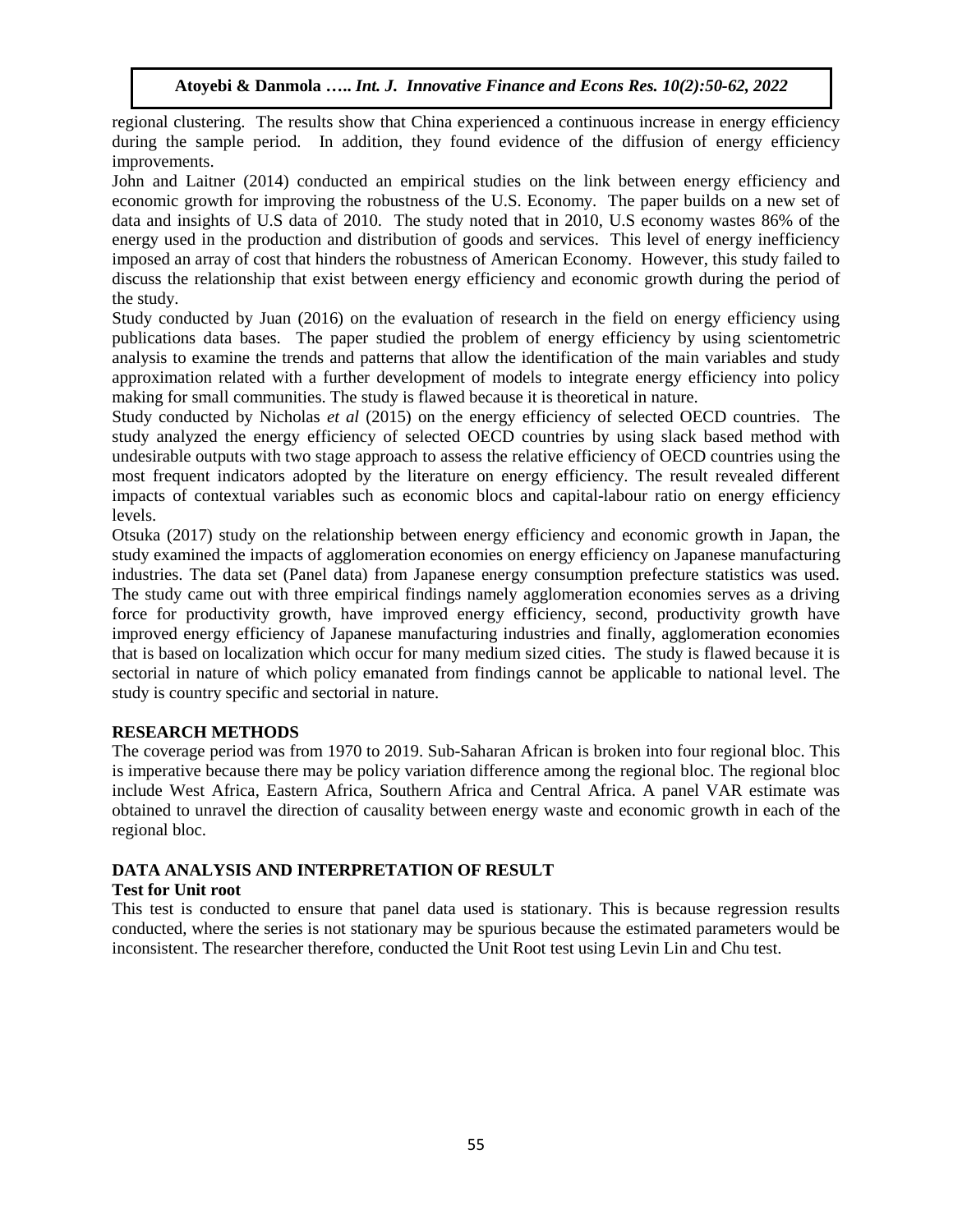**Atoyebi & Danmola …..** *Int. J. Innovative Finance and Econs Res. 10(2):50-62, 2022*

| Variable | 95%          | Critical | LLC.              | Test | P-Value | Order              | of | <b>Remarks</b> |
|----------|--------------|----------|-------------------|------|---------|--------------------|----|----------------|
|          | value of ADF |          | <b>Statistics</b> |      |         | <b>Integration</b> |    |                |
| D(EI)    | 164.209      |          | $-7.9334*$        |      | 0.0000  | I(1)               |    | Stationary     |
| D(EW)    | 184.377      |          | $-9.2328*$        |      | 0.0000  | I(1)               |    | Stationary     |
| (GDPGR)  | 129.668      |          | $-5.4072*$        |      | 0.0000  | I(0)               |    | Stationary     |
| D(GFCF)  | 228.836      |          | $-11.743*$        |      | 0.0000  | I(1)               |    | Stationary     |
| D(LF)    | 59.6404      |          | $0.7203***$       |      | 0.0763  | I(1)               |    | Stationary     |
| D(PL)    | 50.3167      |          | 1.8399***         |      | 0.0671  | I(1)               |    | Stationary     |

| Results of the Panel Unit Root Test on Gross Domestic Product (GDP), Energy Intensity (EI),           |  |  |  |
|-------------------------------------------------------------------------------------------------------|--|--|--|
| Energy Waste (EW), Labour Force (LF), Gross fixed capital formation (GFCF) and Real Price Level (PL), |  |  |  |

**Source: Author's computation, using E-view 10, 2021**

**Note:**  $* =$  significant at 1%,  $* =$  significant at 5%,  $* * =$  significant at 10%

The results of the Unit Root test presented in table, showed the Levin Lin and Chu statistics with their corresponding P-values. Result showed that the probability value in reference to each variable is smaller than the alpha value at 10%. Thus, the null hypothesis that the panel contains a unit root is rejected at 10% level of significance. Thus, all the specified variables (that is, EI, EW, GFCF, PL, LF are I (1) variables, while GDP is I(0) variable. Based on the Unit Root test, these variables would yield plausible regression output.

|                        |                    | <b>WEST</b>   | <b>EASTERN</b> | <b>SOUTHERN</b> | <b>CENTRAL</b> |  |  |  |  |
|------------------------|--------------------|---------------|----------------|-----------------|----------------|--|--|--|--|
| <b>VARIABLES</b>       | <b>FULL SAMPLE</b> | <b>AFRICA</b> | <b>AFRICA</b>  | <b>AFRICA</b>   | <b>AFRICA</b>  |  |  |  |  |
| <b>GROWTH RATE</b>     |                    |               |                |                 |                |  |  |  |  |
| <b>GROWTH RATE.</b>    | 0.0987             | $0.287**$     | 0.0433         | $0.245***$      | $0.241***$     |  |  |  |  |
|                        | (1.63)             | (3.18)        | (0.84)         | (7.82)          | (6.16)         |  |  |  |  |
| <b>ENERGY WASTE.</b>   | $-9.109***$        | $-6.873***$   | $-3.545**$     | $-40.53***$     | $-19.19***$    |  |  |  |  |
|                        | (5.87)             | (9.28)        | (2.92)         | (7.06)          | (8.54)         |  |  |  |  |
| <b>CAPITAL</b>         | $-2.374***$        | $-4.576***$   | $-6.897***$    | $-0.258$        | $1.440***$     |  |  |  |  |
| <b>FORMATION.</b>      | $(-4.00)$          | $(-5.13)$     | $(-6.16)$      | $(-0.40)$       | $-6.26$        |  |  |  |  |
| <b>LABOUR FORCE.</b>   | $7.136***$         | $3.817**$     | 3.548          | 25.18***        | $10.15***$     |  |  |  |  |
|                        | (7.58)             | (2.84)        | (1.55)         | (6.89)          | (11.14)        |  |  |  |  |
| PRICE <sub>-1</sub>    | $0.497***$         | $1.940***$    | $1.804**$      | $-0.325$        | $0.215***$     |  |  |  |  |
|                        | (8.88)             | (12.17)       | (3.09)         | $(-1.91)$       | (11.65)        |  |  |  |  |
|                        |                    |               |                |                 |                |  |  |  |  |
| <b>ENERGY WASTE</b>    |                    |               |                |                 |                |  |  |  |  |
| <b>GROWTH RATE.</b>    | $-0.0004$          | 0.00162       | $-0.0005$      | $-0.000698***$  | $-0.00029$     |  |  |  |  |
|                        | $(-0.98)$          | $-1.34$       | $(-0.16)$      | $(-4.76)$       | $(-0.83)$      |  |  |  |  |
| <b>ENERGY WASTE.</b>   | $0.925***$         | $0.813***$    | $1.033***$     | $0.894***$      | $0.666***$     |  |  |  |  |
|                        | (36.91)            | (27.31)       | (61.78)        | (32.21)         | (20.63)        |  |  |  |  |
| <b>CAPITAL</b>         | $0.0130*$          | 0.0346        | $-0.0298**$    | $-0.0465***$    | $-0.00963***$  |  |  |  |  |
| <b>FORMATION.</b> 1    | (2.40)             | (1.61)        | $(-2.89)$      | $(-11.91)$      | $(-5.78)$      |  |  |  |  |
| <b>LABOUR FORCE.</b> 1 | $-0.0294**$        | $-0.00047$    | 0.0441         | 0.0352          | $-0.124***$    |  |  |  |  |
|                        | $(-2.63)$          | $(-0.01)$     | (1.55)         | (1.94)          | $(-10.24)$     |  |  |  |  |
| PRICE <sub>-1</sub>    | $-0.00094$         | $-0.0461***$  | $-0.00862$     | $-0.0133***$    | 0.00339***     |  |  |  |  |
|                        | $(-1.74)$          | $(-6.42)$     | $(-1.28)$      | $(-11.55)$      | (14.94)        |  |  |  |  |

**Table 4.9: Panel VAR estimate showing causal relationship between energy efficiency (Energy Waste) and economic growth**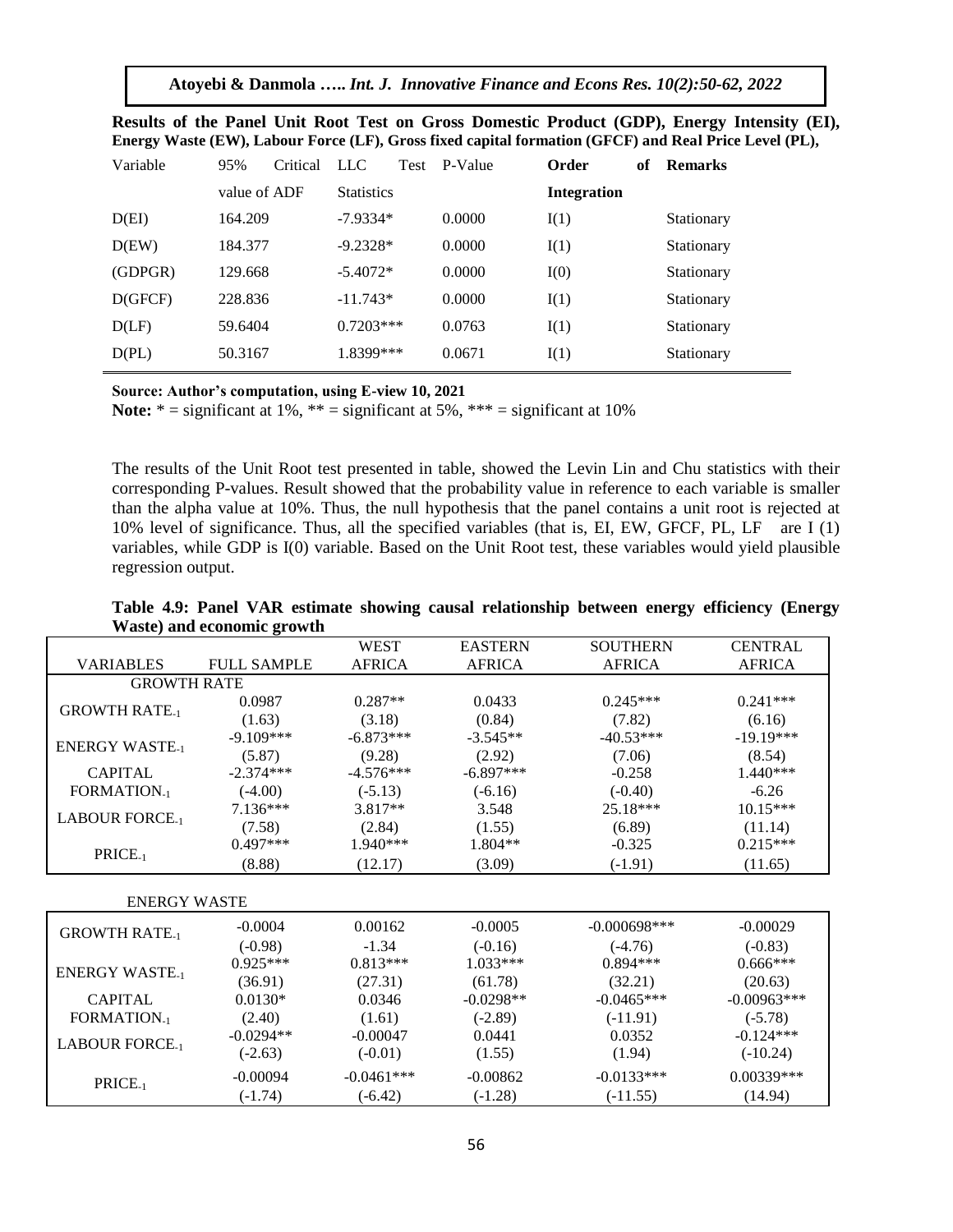| Atoyebi & Danmola  Int. J. Innovative Finance and Econs Res. 10(2):50-62, 2022 |                |              |              |                |                         |  |  |
|--------------------------------------------------------------------------------|----------------|--------------|--------------|----------------|-------------------------|--|--|
| <b>CAPITAL STOCK</b>                                                           |                |              |              |                |                         |  |  |
| <b>GROWTH RATE-1</b>                                                           | 0.00478        | $-0.00369$   | 0.000167     | $0.0103***$    | $0.00509***$            |  |  |
|                                                                                | (1.85)         | $(-1.27)$    | (0.07)       | (9.07)         | (3.78)                  |  |  |
| <b>ENERGY WASTE.</b>                                                           | $-0.118$       | 0.137        | $0.316***$   | $-0.840***$    | $-0.599***$             |  |  |
|                                                                                | $(-0.97)$      | (1.64)       | (5.92)       | $(-6.02)$      | $(-4.59)$               |  |  |
| <b>CAPITAL STOCK.</b>                                                          | $0.760***$     | $0.611***$   | $0.623***$   | $0.650***$     | $0.406***$              |  |  |
|                                                                                | (19.59)        | (8.03)       | (11.63)      | (19.70)        | (21.57)                 |  |  |
| <b>LABOUR FORCE-1</b>                                                          | 0.0776         | $-0.0399$    | $0.540***$   | 0.0209         | $0.164***$              |  |  |
|                                                                                | $-0.94$        | $(-0.34)$    | (6.24)       | (0.19)         | (4.07)                  |  |  |
| PRICE <sub>-1</sub>                                                            | $0.0158*$      | $0.0855***$  | $-0.0810***$ | $-0.0237**$    | $0.0265***$             |  |  |
|                                                                                | (1.98)         | (4.36)       | $(-3.59)$    | $(-2.92)$      | $-20.6$                 |  |  |
| <b>LABOUR FORCE</b>                                                            |                |              |              |                |                         |  |  |
| <b>GROWTH RATE-1</b>                                                           | 0.00           | 0.00         | $0.000108*$  | $-0.000230***$ | 0.00                    |  |  |
|                                                                                | (1.21)         | (0.23)       | (2.21)       | $(-7.62)$      | $(-0.21)$               |  |  |
| <b>ENERGY WASTE.</b> 1                                                         | 0.00582        | 0.0125       | 0.00217      | $-0.0345***$   | 0.00278                 |  |  |
|                                                                                | (1.48)         | (1.22)       | (1.12)       | $(-8.26)$      | (0.11)                  |  |  |
| <b>CAPITAL STOCK-1</b>                                                         | $0.00856***$   | $-0.00992$   | $0.0110***$  | $0.00359***$   | 0.00918                 |  |  |
|                                                                                | (6.60)         | $(-0.52)$    | (7.32)       | (4.86)         | (1.00)                  |  |  |
| <b>LABOUR FORCE-1</b>                                                          | $0.993***$     | $1.015***$   | 0.995***     | $0.952***$     | $1.000***$              |  |  |
|                                                                                | (505.95)       | (97.52)      | (323.25)     | (271.77)       | (112.13)                |  |  |
| PRICE <sub>-1</sub>                                                            | $-0.000417***$ | $-0.00474$   | $-0.00069$   | $0.00193***$   | $-0.00057$              |  |  |
|                                                                                | $(-4.20)$      | $(-0.83)$    | $(-0.98)$    | (7.78)         | $(-0.59)$               |  |  |
| PRICE INDEX                                                                    |                |              |              |                |                         |  |  |
| <b>GROWTH RATE.</b>                                                            | $-0.00980***$  | $-0.00676**$ | $-0.00114$   | $-0.00597***$  | $-0.02\overline{12***}$ |  |  |
|                                                                                | $(-3.72)$      | $(-2.71)$    | $(-0.89)$    | $(-12.09)$     | $(-6.74)$               |  |  |
| <b>ENERGY WASTE-1</b>                                                          | 0.175          | $-0.103$     | $-0.219***$  | $0.224*$       | $0.523***$              |  |  |
|                                                                                | (1.09)         | $(-1.48)$    | $(-4.14)$    | (2.45)         | (5.24)                  |  |  |
| <b>CAPITAL STOCK.</b>                                                          | $-0.557***$    | $0.329***$   | 0.0131       | $-0.175***$    | $-1.114***$             |  |  |
|                                                                                | $(-8.61)$      | (6.17)       | (0.52)       | $(-12.89)$     | $(-40.21)$              |  |  |
| <b>LABOUR FORCE.</b> 1                                                         | $0.672***$     | $-0.134*$    | $-0.0262$    | $0.757***$     | $1.079***$              |  |  |
|                                                                                | (6.44)         | $(-2.01)$    | $(-0.42)$    | (11.46)        | (28.19)                 |  |  |
| PRICE <sub>-1</sub>                                                            | $0.839***$     | $0.939***$   | $0.972***$   | $0.801***$     | $0.854***$              |  |  |
|                                                                                | (91.95)        | (49.12)      | (64.06)      | (199.6)        | (409.58)                |  |  |
| <b>OBSERVATIONS</b>                                                            | 415            | 70           | 170          | 91             | 82                      |  |  |

#### **Source**: **Author's Computations using Stata 13.1, 2021**

Note: values in the parentheses are t-value

\*\*\*, \*\*, \* indicate significant at 1%, 5% and 10% respectively.

When energy waste replaced energy intensity as proxy for energy efficiency, there is relatively more improvement in the result. Meanwhile, like in the case of energy intensity models, there is a significant causal relationship running from energy waste to economic growth in SSA. However, unlike the energy intensity model, the direction of causation is negative in all the regional blocs. The result suggests that decrease in energy waste is important for economic growth particularly in Southern Africa followed by the Central Africa. In all the regional blocs and SSA, causality also run from economic growth to energy waste. However, the result shows that economic growth raises energy waste. Thus it is clear that while reduction in energy waste reduces economic growth, increase in economic growth, due to more energy demand tends to increase energy waste. This result is consistent with the empirical finding of (Lee, 2005; World Bank, 2012). The bi-causality and particularly the negative effect observed in this region suggests that the region's economic activity is tending towards maturity and by implication, this leads to more improved energy use. This argument is supported with the findings of Lee ( 2005) and Ayres (2006).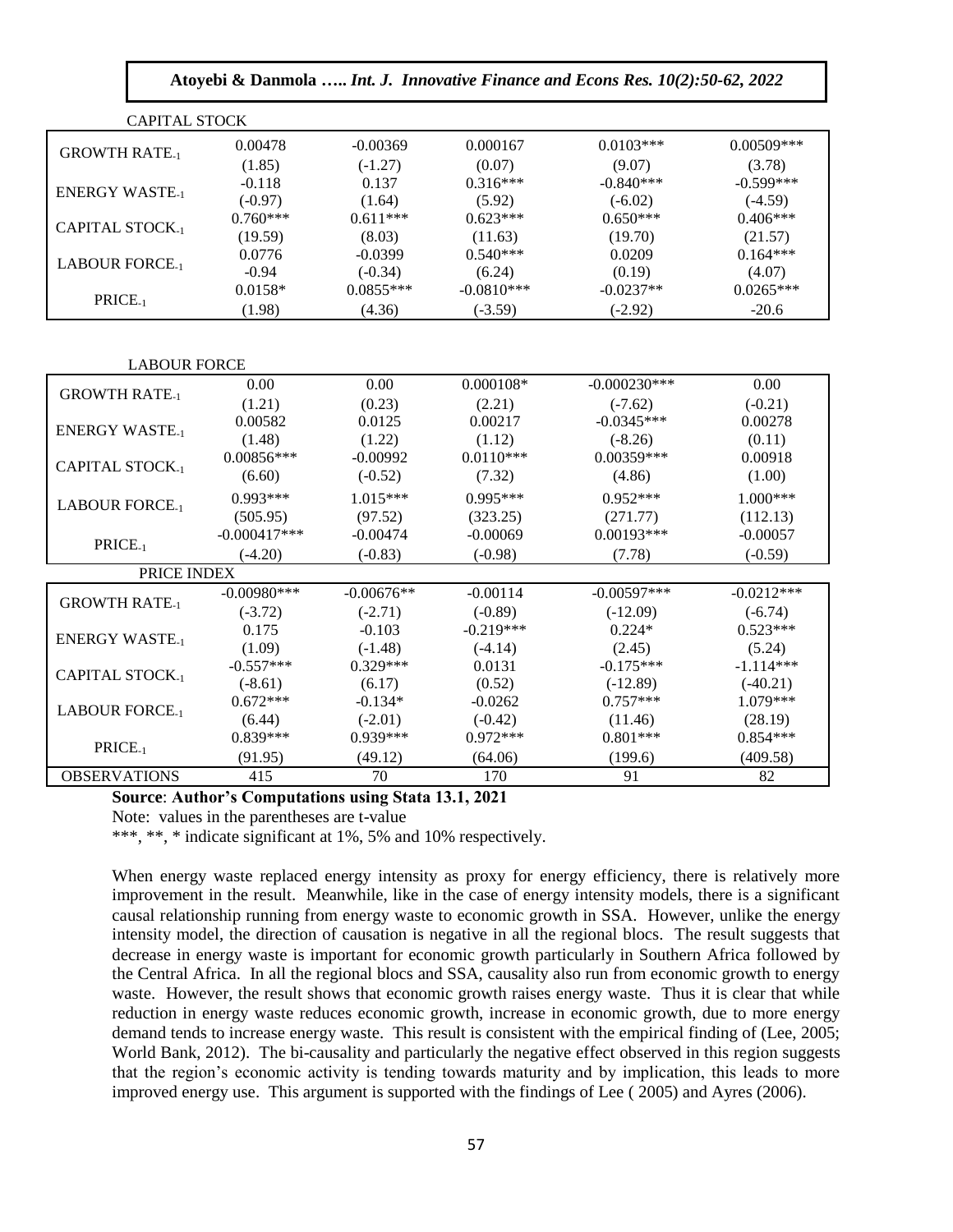In the same vein, economic growth is caused by capital and employment in the full sample and all the regional blocs except Southern Africa where such causation does not occur. Meanwhile, direction of causation is not uniform. For instance, capital accumulation negatively causes economic growth in the full sample and all the regional blocs except Central Africa. However, employment (labour) exerted positive causation on economic growth in the whole sample and all the regional blocs. Like the case of energy intensity model, price level in the energy waste model also indicated positive and significant causation on economic growth in SSA and all the regional blocs except Southern Africa where a negative but insignificant causation was observed. This implies that price level appears not to influence economic growth in Southern Africa.

Causality also runs from energy efficiency to capital stock in East Africa, Southern Africa and Central Africa. In any of these regional blocs, reduction in energy waste causes increase in capital stock. The direction of causation is negative in Southern and Central Africa. Such outcome could not be established in SSA and West Africa. Capital stock causes energy efficiency in SSA and all the regional blocs except in West Africa. This result therefore suggests that there is no uni-causal or bi-causal relationship between energy efficiency and capital accumulation in West Africa. Reduction in energy waste failed to cause employment in all the regional blocs except in Southern Africa where improvement in energy efficiency, (that is reduction in energy waste) causes increase in employment. There is also a significant correlation between employment and capital accumulation in the energy waste model. As the result shows, increase in capital accumulation leads to increase in employment in SSA as a whole and in all the regional blocs except in West Africa where negative causation was observed. It is also of note that price level negatively cause employment in SSA and Southern Africa. In other regional blocs, price level does not play any role in employment.

Price level causes energy efficiency in West Africa, Southern and Central Africa. In these regional blocs, it is only in Central Africa that a positive causation occurs. This implies that in Central Africa, increase in price level will cause increase in energy waste (will lead to inefficient use of energy) while in other two regional bloc where the causation is significant (West Africa and Southern Africa), the reverse is the case. Other causations shown in the Table include price and employment which is positive in SSA, Southern Africa and Central Africa. In West Africa, the causation is reverse while in Eastern Africa, there is no causation running from employment to price level. The positive causation in Southern Africa suggests that in that region, increase in employment will cause price level to rise. In West Africa however, increase in employment precipitates price level while in Eastern Africa, price level is not affected by employment. Hence it could be suggested that Southern Africa is tending towards its long run given its level of technology while West Africa bloc appears to be substituting capital for labour in their aggregate production technology. This is evidenced in the causation running from capital accumulation to price level. In West Africa, the causation is positive, suggesting that increase in capital causes price level to increase. This finding provide information to different channels through which price level is affected. Pressure on capital demand causes price level to rise in West Africa while pressure for labour demand contributes to price level in Southern Africa.

# **CONCLUSION**

In Southern Africa, there was a bi-causal relationship between energy waste and economic growth. The negative sign suggests that in this region, decrease in energy waste and economic growth reinforces each other. The bi-directional causality between energy waste and economic growth implies that energy conservation may be viable without being detrimental to economic growth. Thus the focus should be energy waste reduction rather than energy intensity reduction. No causality was found between energy waste and economic growth in West Africa, East Africa and Central Africa. This result was in line with the findings of Hendonoyiannis et al (2002) and Huang et al (2008). The fact that causality runs in different form and direction across the regional blocs implies that recommendations should be provided on regional-specific basis.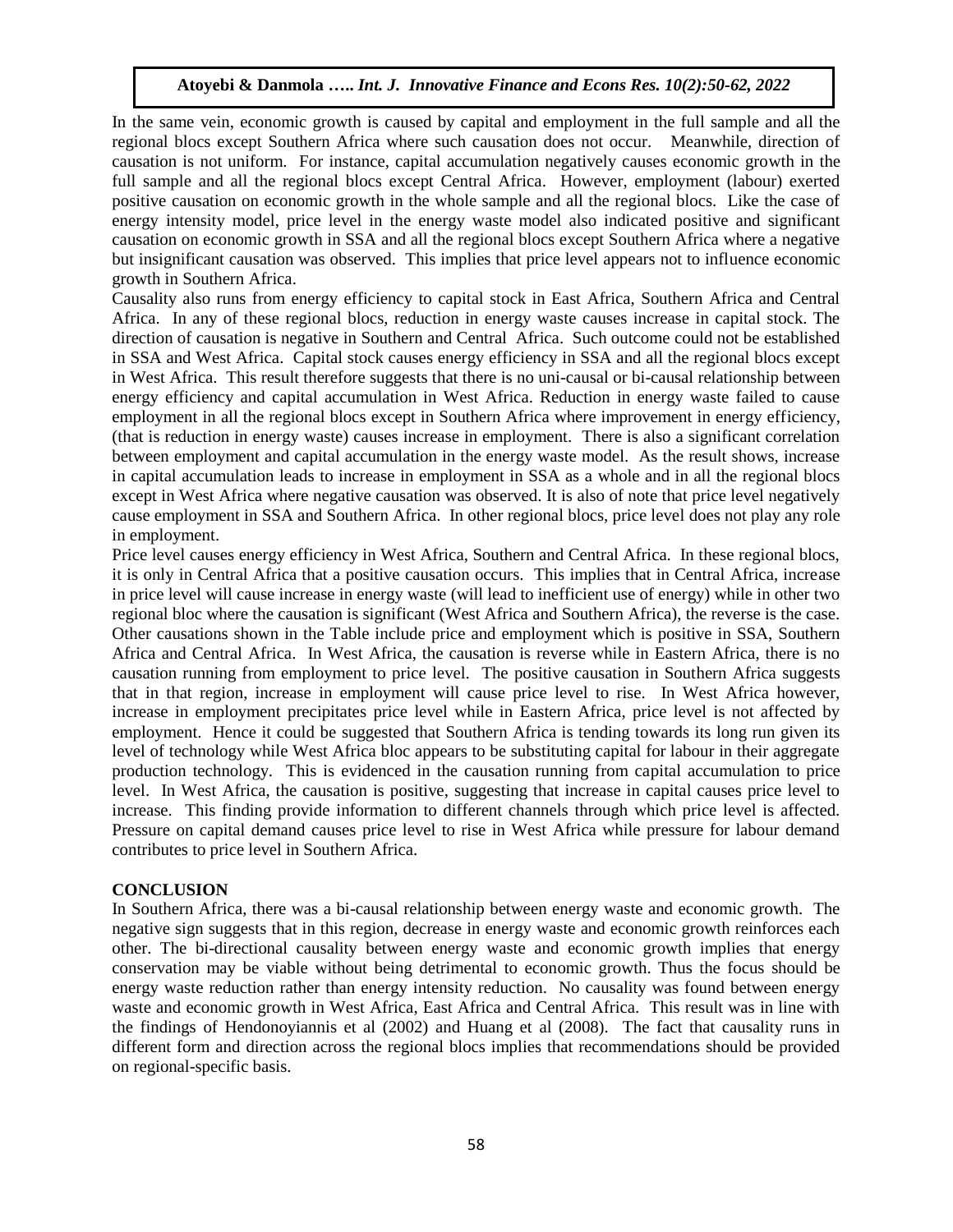#### **RECOMMENDATION**

A regional bloc that exhibit bi-causal relationship when energy intensity was proxy for energy efficiency is Eastern Africa. Meanwhile, direction of causation is not the same. Specifically, increase in energy intensity causes economic growth while increase in economic growth causes reduction in energy intensity. Thus, it is recommended that the Eastern Africa policy makers should embark on policies that will raise economic growth rather than focusing on energy conservation. In West Africa and Southern Africa, energy conservation will reduce economic growth. Since there is no causation running from economic growth to energy intensity in these regions, they should also focus on economic growth rather than energy conservation policy.

#### **REFERENCES**

- Adenikinju, A., (2008). Efficiency of the Energy Sector and its Impact on the Competitiveness of the Nigerian Economy, *International Association for Energy Economics. Fourth Quarter, 2008.*
- Akinlo, A.E. (2008). Energy Consumption and Economic Growth. Evidence from 11 sub-Sahara Africa countries. *Energy Economics,* 30 (5), 2391-2400.
- Arellano and Bond (1991), some test of specification for panel data: Monte Carlo evidence and an application to employment equations. Review of Economic Studies 58: 277 – 297.
- Asafu-Adjaye, J. (2000). The relationship between energy consumption, energy prices and economic growth: time series evidence from Asian developing countries. Energy Economics, 22, 615-625
- Ayres & Bergh (2005). A theory of economic growth with material energy. Elsevier vol. 27, pp 79-89
- Ayres, R.U, & Warr, B. (2003). Energy Power and Work in the US Economy, 1900 1998. *Energy,* 28 (3), 219-273.
- Ayres, R.U., & Warr, B. (2005). Accounting for growth: The role of physical work, structural change and economics Dynamics, 17 (3), 329-378.
- Ayres, R.U., and Kneese, A.V. (1969). "Production, Consumption and Externalities". *American Economic Review* 59: 282-297
- Bhattacharya, S.C. (1996). Applied general equilibrium models for energy studies: A survey. *Energy Economics,* 18, 145-164.
- Bhattacharya, S.C. (2011). Applied general equilibrium models for energy studies: A survey. *Energy Economics,* 18, 145-164.
- Brookes, L.G. (1978). Energy policy, the energy price fallacy and the role of nuclear energy in the UK. *Energy Policy,* 6(2), 94-106.
- Brookes, L.G. (1984). Long term equilibrium effect of constraints in energy supply, in the economies of Nuclear energy, Leonard Brookes and H. Motameneds, Chapman Hall, London.
- Brookes, L.G. (1990). The green house effect: The fallacies in the energy efficiency solution. *Energy Policy,* 18(2); 199-201.
- Brookes, L.G. (1992). Energy efficiency and economic fallacies a reply. *Energy Policy,* 20(5), 390-392.
- Brookes, L.G. (1993). Energy efficiency fallacies the debate concluded. *Energy Policy,* 21 (4), 346-347
- Brookes, L.G. (2000). Energy efficiency fallacies revisited. *Energy Policy,* 28 (6-7) 355-366.
- Brookes, L.G. (2004), Energy efficiency fallacies a postscript. *Energy Policy,* 32(8), 945-947.
- Climate Institute (2013). Global climate Leadership Review and environmental in intent.
- Collins and Fortune (2014). The Role of energy efficiency on sustainable Development *Environmental Economies, 5 (1), 9 – 29.*
- IEA (2008). World wide Trends in Energy use and efficiency. Available at <https://www/iea.org/pubeation/publications/free> publications/transport-en.
- IEA (2016). Energy Efficiency market report on market trends and medium-term prospects Paris, France.
- IEA. (2002). UNDP, 2000: World Energy Assessment. pp. 222
- IEA. (2002). UNDP, 2000: World Energy Assessment. pp. 222
- IEA. (2002c). World Energy outlook 2002 Chapter 13: Energy and poverty Head of publications service. OECD/IEA, 2002, pp. 365-395.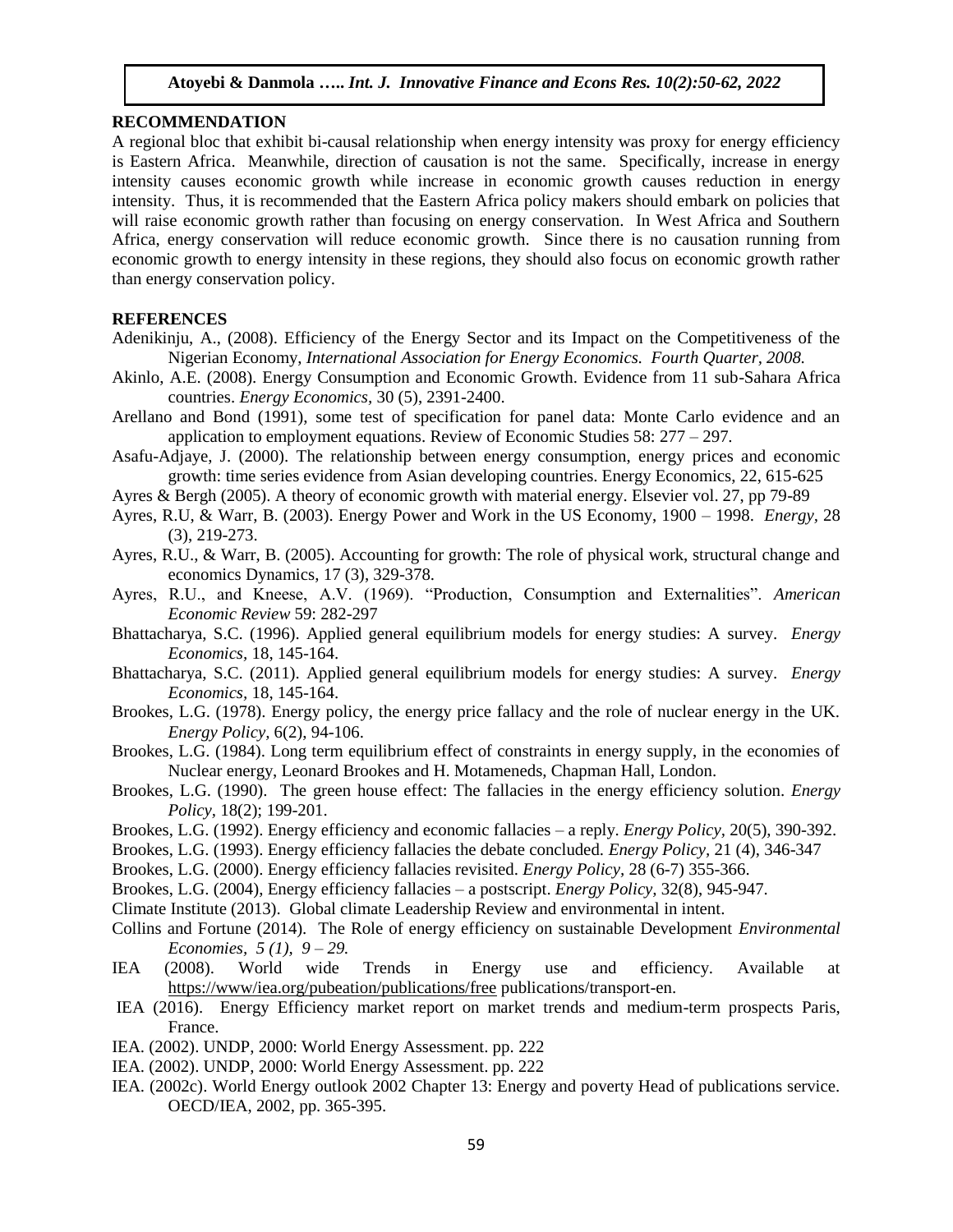IEA. (2016). World Energy outlook Special Report on energy and climate change pp.223.

- Jaffe & Starvins. (1994). The energy efficiency gap. What does it mean? *Energy Policy,* 22(10), 804-810.
- Januzzi, G. (2005). Power sector reforms in Brazil and its impacts on energy efficiency and research and development activities. *Energy Policy,* 33, 1753-1762.
- Khazzoom. (1980). Economic implication of mandated energy efficiency standards for Household appliances. *Energy Journal,* 4(2), 33-69.
- Killian, L. (2008). The economic effects of energy price shocks. *Journal of Economic Literature,* 46(4), 871-909.
- Kummel, R.D., Linderberger & Eichhorn, W. (2000). The productive power of Energy and economic evolution. *Indian Journal of Applied Economics,* 8, 231-262.
- Kuramochi T. (2006). Differentiation of green house gas emissions reduction commitments based on bottom- up approach: focus in energy efficiency bench marking and future industrial activity indicators. *Copernicus Institute.*
- Kwaku O, Eric Nuertey and Evelyn (2020) Total factors energy efficiency and economic growth in Africa. Energy efficiency 13(6), 1177-1194.
- Lee (2006). Energy Consumption and Economic Growth in Asian Economies: a more Comprehensive Analysis using Panel Data. *Resource and Energy Economics*, 30(1), 50-65
- Lee C. (2005) Energy Consumption and GDP in Developing Countries. A cointegrated panel analysis. *Energy Economics*, 27, 415 – 427
- Lee C.C. (2005). Energy Consumption and GDP in Devleoping Countries: A Cointegrated Panel Analysis. *Energy Economics*, 27, 415 – 427
- Levine (2015). Energy savings and cost-benefit of the New Commercial Building Standard in China. *Procedia Engineering journal, 121 ( 3), 317- 324.*
- Lucas, R.E. Jr (1988). "On the Mechanics of Economic Development". *Journal of Monetary Economics,*  22, pp 2-42
- Mahadevan, R., & Asafu, J. (2007). Energy consumption, Economic Growth and Prices: A reassessment using Panel VECM for developed and developing countries. *Energy Policy, 354, 2481-2490.*
- Navdeep, Bhadbhade, Selin Yilmaz, Jibran, Wolfgang, Chhmmer and Martin (2020). Analysis of Energy efficiency improvement and Carbon dioxide abatement potential for Swiss food and Beverage sector. *Resources, Conservation and Recyling.* Vol 161, 104967.
- Nelson, Amowine, Zhiquangma, Mingxing and Zhixiang (2020) Measuring Dynamic Energy Efficiency in Africa. A slack Based DA Approach. Energy Science Engineering. Vol.3 (4), 111-132.
- Nicholas & James. (2009). Energy consumption and economic growth in Central American.
- Nicola Cantore (2016). Does energy efficiency improve technological change and economic growth?. *Econ papers repee. Org/Repec:eee. Enepot, 92, 279 – 285.*
- Oh, W., Lee, K.(2004). Energy Consumption and Economic growth in Korea. Testing the Causality Relation. *Journal of Policy Modelling* 26, 973 – 981
- Oh. W. and Lee (2004). Causal Relationship between Energy Consumption and GDP revisited. The case of Korea 1970 – 1999. Energy Economics, 26, 51-59
- Omisakin, A.O. (2008). Energy Consumption and Economic Growth in Nigeria: A bounds Testing cointegration Approach. *Journal of Economic Theory,* 2(4), 118-123.
- Orhewere, B., & Machame, H. (2011). Energy consumption and Economic growth in Nigeria. *Jorind* (9) 1, 153-165. Retrieved from *[www.ajo.info/journals/jorind.](http://www.ajo.info/journals/jorind)*
- Orhewere, B., & Machame, H. (2011). Energy consumption and Economic growth in Nigeria. *Jorind* (9) 1, 153-165. Retrieved from *[www.ajo.info/journals/jorind.](http://www.ajo.info/journals/jorind)*
- Otsuka (2017). Impact of Eco-Efficient Energy on sustainable Development in South, Asia: Empirical Estimations. *Energy policy, 2 (3),20-34. Retrieved from: https// Doj:10.18311/sdmimd/2017/15719.*
- Oyedepo (2014). Towards achieving energy for sustainable development in Nigeria. *Renewable sustainable Energy Review. 34(3), 255 – 272.*
- Paavola and Adger (2005). "Institutional Ecological Economics". *Economics* 53, pp. 353 368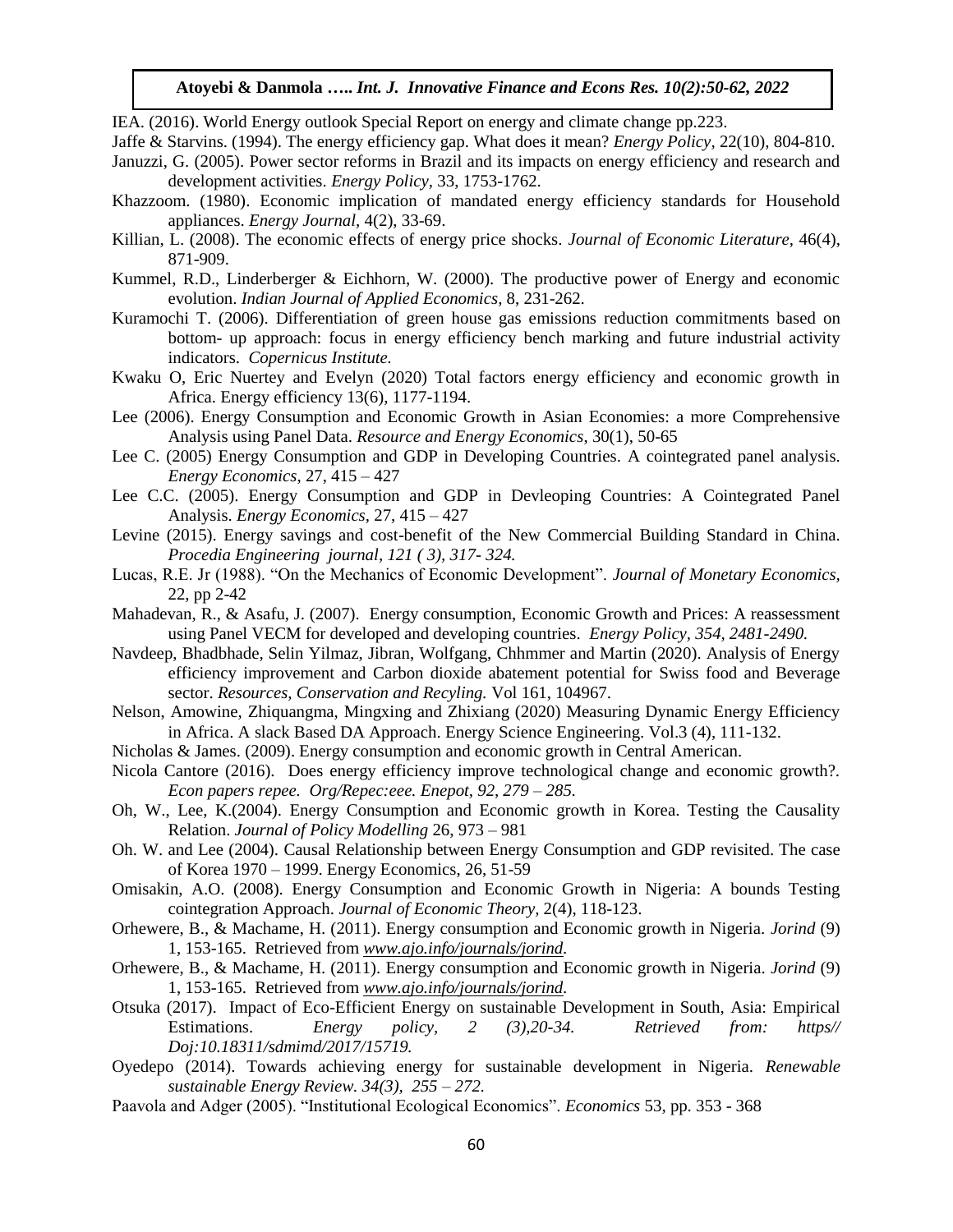- Pablo Romero and Riez (2015). "Productive Energy consumption Economic Growth". The Energy Environmental Kuznets curve for Latin America and the Caribbean. Renewable and sustainable Energy Review. Elsevier, Vol.  $60(c)$ , pp  $1343 - 1350$ .
- Pakudan, R. (2002). Public interest energy efficiency and power sector reforms. Adhoc Group meeting on End use-energy efficiency towards a promotion of a sustainable future. *UNESCAP,* pp. 18-20.
- Palma and Valeria Francesco (2014). Policy inducement effects in Energy Efficiency Technologies: An Empirical Analysis on the Residential Sector. SEEDS Working paper 19/2014. Available at [http://www.sustainability](http://www.sustainability/) – seeds.org/papers/Repec/Srt/Wpaper /2014. Pdf.
- Philip, D & Xiujian (2020) can China achieve over the medium term strong economic growth with contributions targets for energy efficiency and Green house gas emissions. Environmental Economics and computable General Equilibrium Analysis, 3(1), 49-66.
- Quah, D. (1997), 'Empirics for growth and distribution: polarization, stratification and convergence clubs', *Journal of Economic Growth, 2, 27-59.*
- Rabia, Fuzhong, Fahad, Zhinweye and Muhammad (2020). Heterogeneous Effects of Energy Eficiency and Renewable Energy on Carbon Emissions. Evidence from Developing Countries. *Journal of Cleaner production*. vol. 2, pp. 113-118
- Saunders, H. (1992). The Khazzoom Brookes Postulate and Neo-classical Growth. *Energy Journal,*  $13(4)$ ,  $131 - 148$ .
- Saunders, H.D. (2006). A view from the macro side: Rebound, back fire and khazoom-Brookes, *Energy Policy*, 28(6-7), 439-49.
- Sergey balitsky, YuriyBilan, Wadim Strielkowski and Dalia Streimkiene (2016) Energy Efficiency and natural consumption in the content of economic development in the European Union. *Renewable and sustainable Energy* Review 55, 156-168
- Song & Zhang. (2013). Energy Saving in China: Analysis on the energy efficiency via bootstrap DEA approach. *Energy Policy,* 57, 1-646.
- Song, M.L., Zhang, L.L., Liu, W., Fisher, R. (2013). Boostrap DEA analysis of BRICS energy efficiency based on small sample data. *Applied Energy,* 112, 1049-1055.
- Soytas U. Savi, R. (2003). Energy Consumption and causality relationship in G-7 Countries and Emerging Markets. *Energy Economics,* Vol 25, Pp. 33-37
- Soytas, U., Sari, R., & Ozdemir, O. (2001). Energy Consumption and GNP relations in Turkey: A cointegration and vector error correction analysis. *Global Business and Technology Association.*
- Sung & Zhang. (2013). Energy Saving in China: Analysis on the energy efficiency via bootstrap DEA approach. *Energy Policy,* 57, 1-646.
- Swisher,J.N, Januzzi, G & Redlinger, R.Y. (1997). Tools and methods for integrated resource planning: improving energy efficiency and protecting the environment. Roskilde, Denmark: United Nations Environment Programme. Retrieved from http:// sel-US/publications-pdf/SEI-E3-Emission Interstate Equity-10.pdf.
- Tahvonen & Salo (2001) Economic growth and transitions between renewable and non renewable energy resources
- Taylor (2015). Financing Energy Efficiency: Lessons from Brazil, China, India and Beyond. *Energy policy, 8 (2), 20-29.*
- Taylor, R., Govindarajalu, C., Levine, J., Meyer, A.S., & Ward, W.A. (2008). Financing energy efficiency. Lessons from Brazil, China, India and Beyond Washington DC. *The World Bank Group.*
- Toke, D. (1990). Increasing Energy supply not inevitable. *Energy Policy,* 18(7), 671 673.
- Toke, D. (1990). Increasing Energy supply not inevitable. *Energy Policy,* 18(7), 671 673.
- UNEPA. (2013). Assessing Regional Integration in Africa: Harmonizing policies to transform trading environment (Report).
- Valeria, C., Francesco, C., & Palma, A. (2014). Policy inducement effects in energy efficiency technologies: An empirical Analysis on the residential sector. *Sustainability environment economics and dynamics studies, working paper series.*